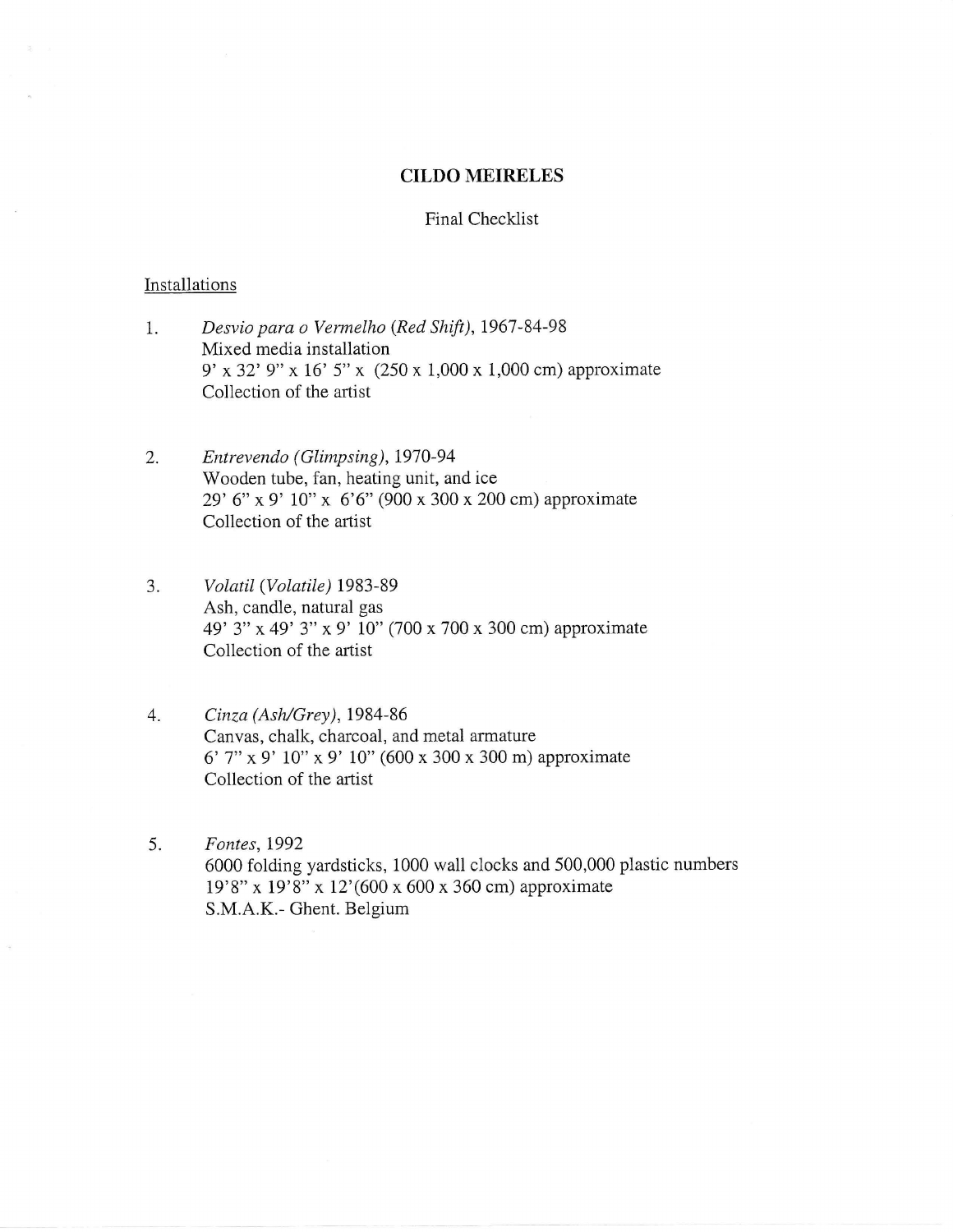#### Sculptures

- 6. Espacos Virtuais: Cantos IV (Virtual Space),1967-68 Wood, felt and parquet 9'10" x 3'3" x 3'3" (300 x 100 x 100 cm) Collections Museu de Arte Moderna, Rio de Janeiro
- 7 Espacos Virtuais: Cantos I, IV (Virtual Spaces), 1967-68 Wood, felt and parquet  $9'10''$  x  $3'3''$  x  $3'3''$  (3 x 1 x 1 m) approximately each Collection of Patricia Phelps de Cisneros Foundation, Caracas
- 8. Espelho Cego (Blind Mirror),1970 Wood, rubber, and metal relief letters  $14 \times 19\frac{1}{4} \times 7$ " (36 x 49 x 18 cm) Collection Carlos Scliar, Rio de Janeiro
- 9. Insercoes em Circuitos ldeologicos: Proyecto Cedula [Insertions into ldeological Circuits], 1970 Rubber stamp on bills Collection of the artist

 $\mathcal{X}^1$ 

- 10. Insercoes em Circuitos Ideologicos: Proyecto Coca-Cola, 1970 Coca-Cola bottles and decals Collection New Museum of Contemporary Art
- 11. Para ser Curvada com os olhos [To be Curved with the Eyes], <sup>1970</sup> Wood, steel, graph paper, and bronze 9 13/16 x 19 11/16 x 19 11/16" (25 x 50 x 50 cm), Edition of 5 Collection of Museu de Arte Moderna, Rio de Janeiro
- 12. Zero cruzeiro/Zero Centavo/Zero dollar, 1974-78 Coins and printed papor Actual currency size, various editions Collection of the New Museum of Contemporary At
- 13. Malhas de Liberdade (Meshes of Freedom),1976 Steel and glass 43" x 43" (120 x 120 cm) Collection of the artist
- 14. Razao/Locura [Reason/Madness], 1976 Bamboo, lock and metal chain  $31\frac{1}{2} \times 59$ " (80 x 150 cm) Collection of Ellyn and Saul Dennison, New Jersey